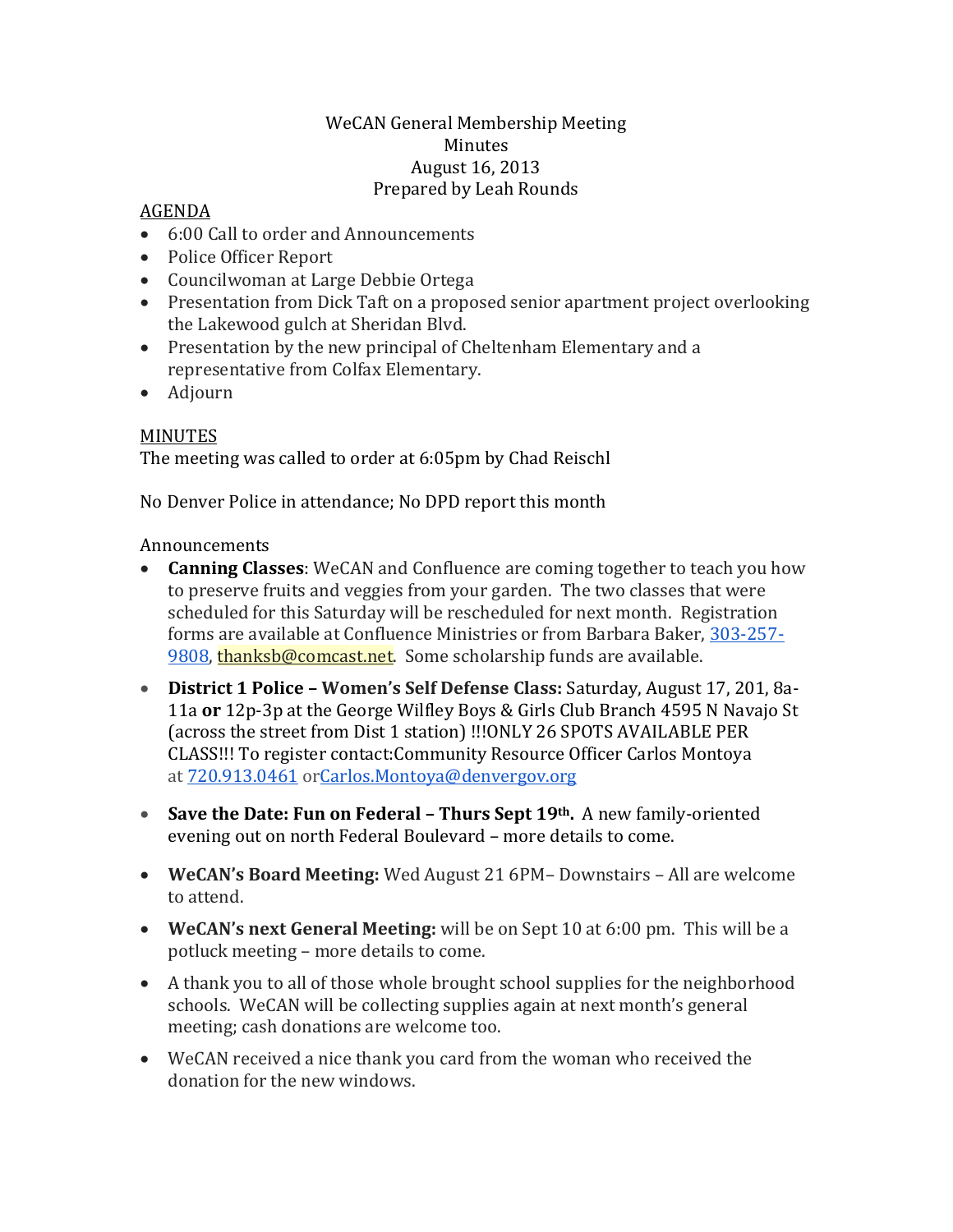- **Recycle metal** to support WeCAN: call Bill Baker, 303-946-8230 or email [bigbuddy2@comcast.net](mailto:bigbuddy2@comcast.net)
- **"Box Tops for Education"** program, bring your box tops to WeCAN meetings and Leah Rounds will take them to the local schools to support their programs.

Presentation from Dick Taft on a proposed senior apartment project overlooking the Lakewood gulch at Sheridan Blvd.

- Mr. Taft is the President of Rocky Mountain Communities, a non-profit that is state-wide that focuses on building affordable housing projects, currently with housing for 1,300 families state-wide
- Currently in the process of designing a 58 unit senior housing project on the South side of the gulch, just east of Sheridan (approximately 11<sup>th</sup> and Xavier)
- It will serve work-force level income (middle income and below)
- Chose this site because it is so close to the light rail station, and a way for residence to connect easily to family, friends, and jobs
- Opportunities to build along a major transportation corridor don't come along very often, so the organization jumped at the chance to build here.
- The site is currently a vacant lot
- Have filed an application with Denver for low-income tax credits, and the source of funding for this project is limited.
- The organization is very dedicated to this location and is hoping to be a catalyst for more building in the area, as well as increased connectivity to downtown, the West, and the whole fast tracks system
- $\bullet$   $0&$ A
	- o Is it the L-Shaped building [on the map]? Yes. The units will have balconies. It will be 5 stories tall and provide great views
	- o What age group will be served? Seniors, 55+
	- o Are they rental properties? Yes, not an assisted living community. The organization is also figuring out how to bring more programs and services in. Want to have opportunities for Medicare eligible residents to check-in. Many who live here will be completely independent, but generally as people age in place they like to take advantage of these types of services.
	- $\circ$  What is the average square footage of an apartment? Roughly 850-1100 sq. ft, 1-2 bedrooms
	- o As residents age-in-place and their income levels change, will rents change? Believe so. You come in at a certain income level, but there may be minor rent decreases to match changes in income.
	- o What is the average lease time? Annual leases
	- o Is there land available closer to the Sheridan bridge? Yes. Currently there is some more vacant land closer to Sheridan. The developer feels that their building might be a catalyst for more development on the adjacent parfels. The organization is very focused on affordable housing, and is already looking at other lots along this new transit corridor for more possible projects.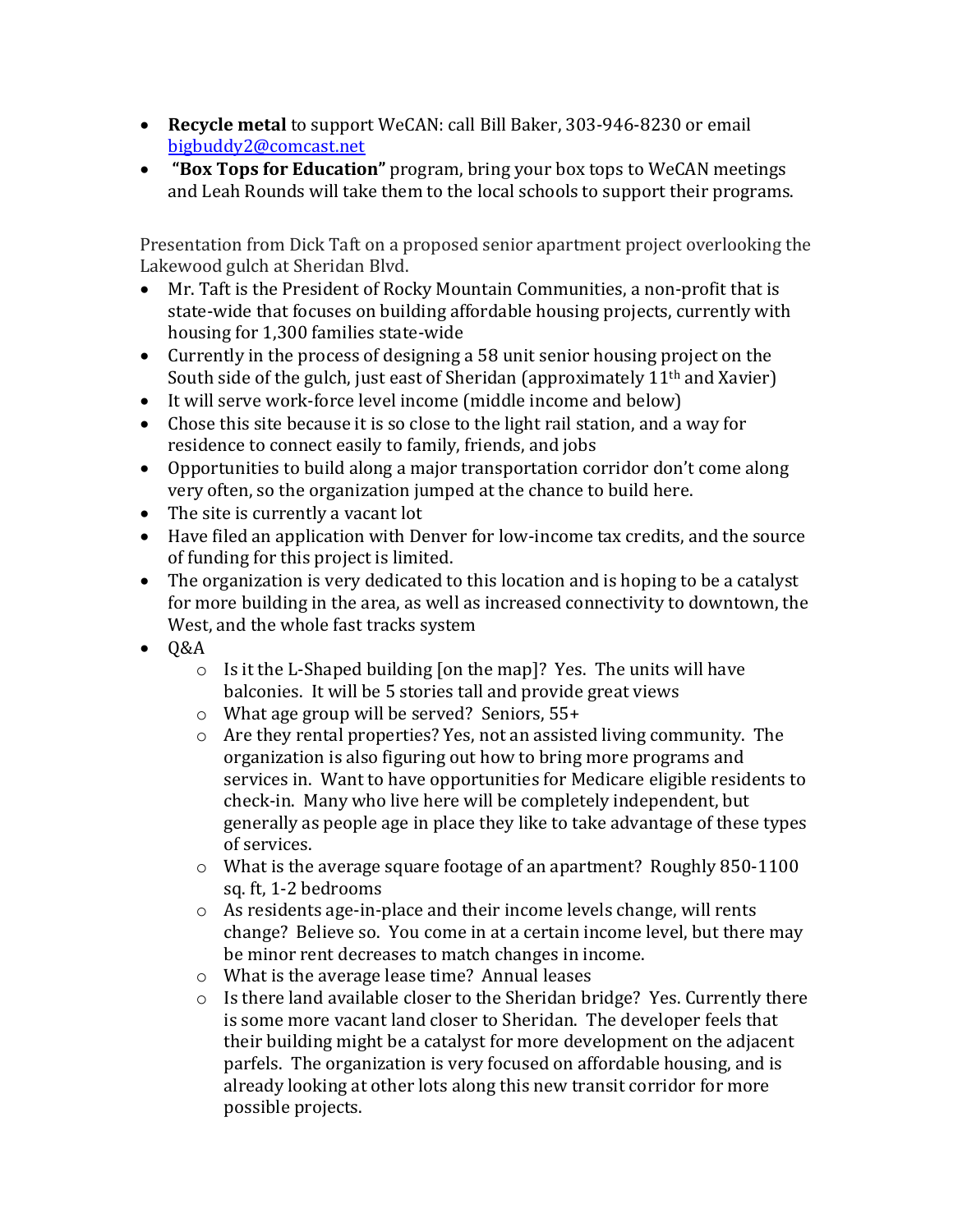- $\circ$  What is a work-force income? 50-60% ami, and rents will be at 50% ami
- o With residents a minimum age of 55, will families be involved? Have multiple working adults they will probably be above the income level and cannot live here. No restrictions on children living with parents and custodial grandparents
- o Will there be on-site management? No, but will visit the site daily.
- o Will there be shops on the first floor? No. It will be meeting rooms, leasing office, community rooms, a place for health and wellness staff to come in and do health checks, etc.
- o How much land and has it been purchased? Less than an acre, land has been purchased
- o Is there another building similar to this one in the area we could see? Yes, the senior housing on the Old Elitches

Dan Shah of the West Colfax Business Improvement District (BID) had retails surveys passed out by Chad.

Presentation by the new principal of Cheltenham Elementary, Kal

- Kal has worked in Denver Public Schools for 3 years, most recently as the Vice Principal at Trevista
- Had a 1:1 conversation with all returning staff on the positives and negatives of Cheltenham. The positives include the collegial staff, and how some teachers have been there many years and work well together. Negatives include lack of discipline (in behavioral responses, no follow through, and loss of instruction time), and a lack of consistency (in curriculum, structures, etc.)
- 3 priorities for this school year
	- 1. Rigorous Instruction (aligning with the Common Core Curriculum and preparing for the PARCC testing for the 2014-2015 school year)
		- o Students need to be able to think critically
		- o This is not something that will change overnight; materials are still being developed, and instruction needs to be shifted (teachers need time to become more familiar with it)
		- o There will be coaching models in place; coaches will be in classrooms to observe teachers and then follow up with 1:1 conversations, so feedback can be given and implemented the next day
		- o Need teachers to have a better understanding of CCC and develop individually to teach it better
	- 2. Discipline
		- o Have built flow charts for minor incidences, helping teachers to distinguish between minor and major incidents and having standard consequences
		- o Make sure teachers have the best skills and tools to deal with discipline; establishing routines and rituals and having structures in place so students know the behavioral expectations
	- 3. Culture (students, teachers, and families)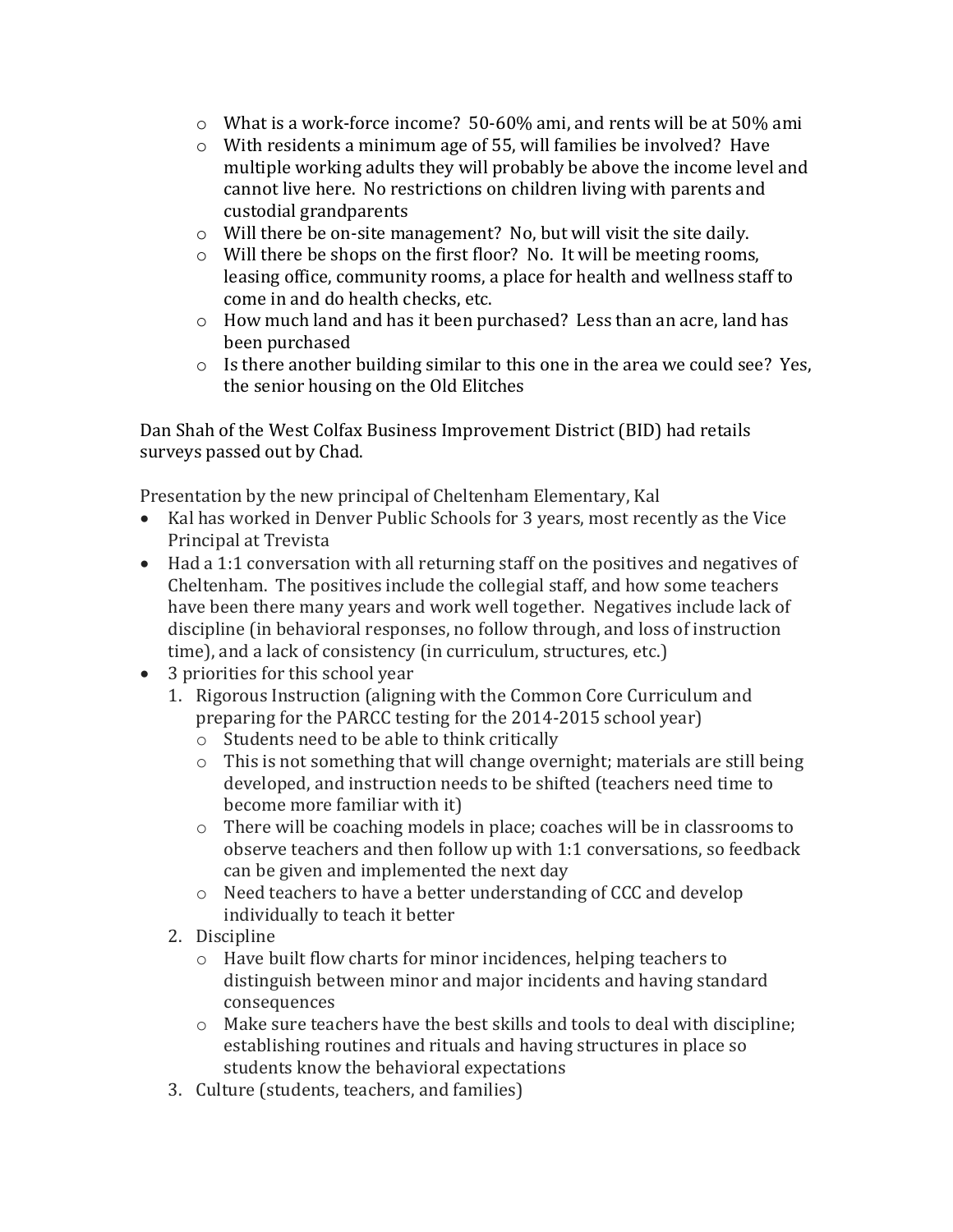- o Cheltenham had no school colors, mascot, t-shirt, etc.
- o Worked with DPS Marketing to help design a logo, colors, etc. Students will vote on a mascot that the graphic department with design
- o Teachers will receive a Cheltenham t-shirt
- o Redesigning the front office, lobby, and lounge; if hopes of encouraging people to stay and chat
- Ways to partner with WeCAN Volunteering for cross-walk duty, homework support, being a mentor to a child
- The population of Cheltenham is changing as more families are moving out of the area for more affordable housing
- This fall there will be a food drive, coat drive, a "wishing" tree
- $-$  Q&A
	- $\circ$  What are you doing to increase parent involvement? There is a half time parent liaison. That person will hold monthly parent meetings at various times. Parents like to see their child's work, so holding more Art & Author type evenings, Art shows once a month, Family literacy and math nights, and more events parents want to come to. It is a partnership and the school needs everyone involved, it's not just telling parents what to do
	- o Is there a music program? Yes, a full-time music, art, PE/Dance, and technology program

Councilwoman at Large Debbie Ortega

- Introduced a bag fee ordinance in council today; a 5-cent bag fee at grocery and convenience stores (facilities with 1500sq.ft. and 2% or more in food sales would be affected)
- 2-cents would be retained by retailers to off-set costs. 3-cents would be collected by the city to fund a program to buy and distribute reusable bags for those who need them, education to vendors of the front end, and cover costs of clean-ups
- Not intended to be a revenue generating program, but to change the public's attitudes toward bag use and their environmental affects
- The ordinance will come back to committee next Tuesday and be brought to city council and have a public hearing soon after
- The goal is to reduce bags by 50%. It would go into affect on April 22, 2014, Earth Day, and is designed to change peoples behavior for a more sustainable environment for the future
- Denver has been talking about this project for several years, instituting a volunteer program in 2009
- This is a fee, not a tax
- Encouragement to reach out to council members to show support on this issue. Will continue to meet with neighborhood groups too.
- There has been some lobbying by the petroleum industry; there are no plastic bag manufacturers in Colorado
- Some vendors do have drop-off locations for bag recycling
- There are 1117-11 stores in Denver, and they produce 32 million bags